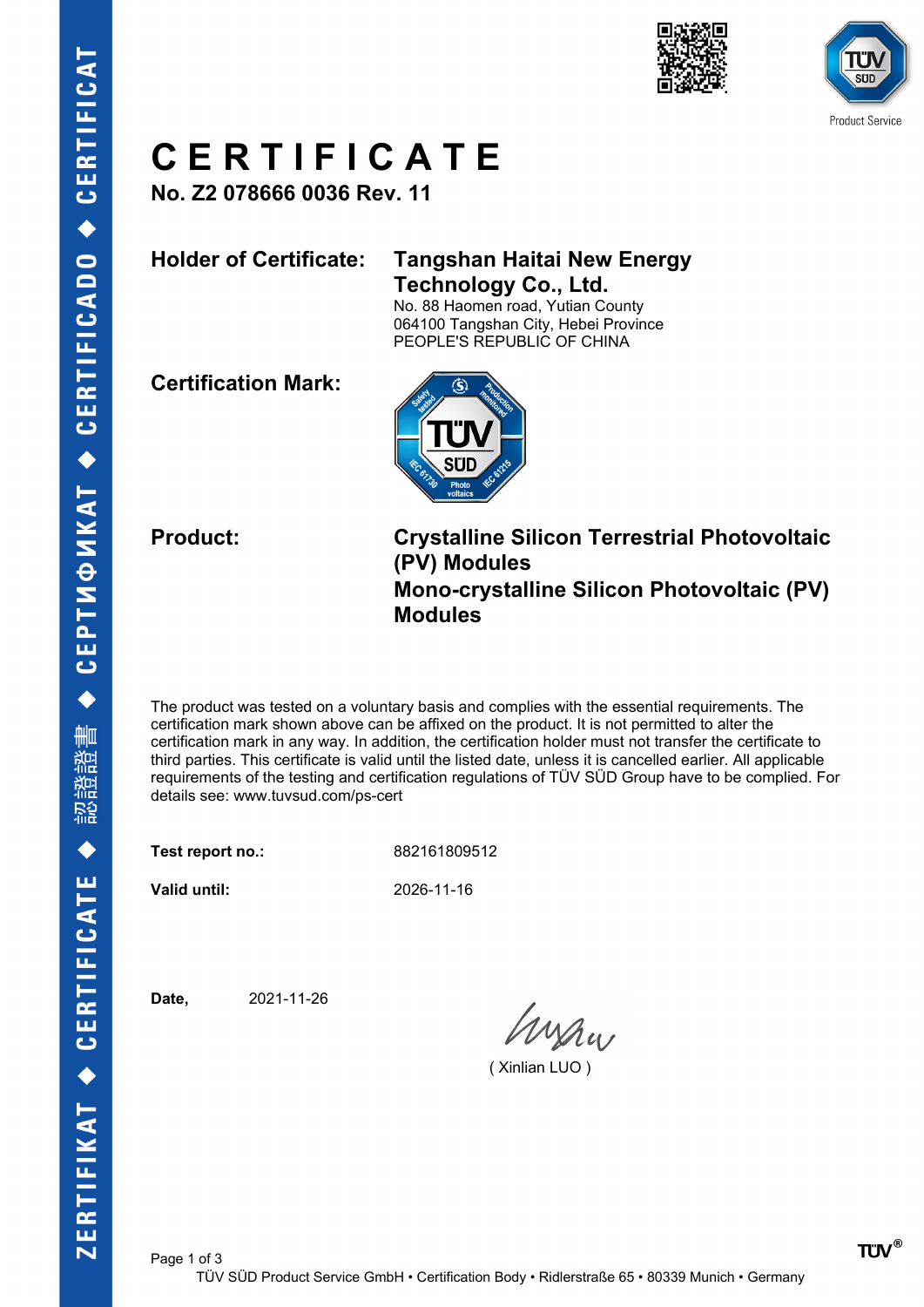

## **C E R T I F I C A T E**

**No. Z2 078666 0036 Rev. 11**

**Model(s): 1000V DC modules: HTMxxxMA-72 (xxx=330-385, in steps of 5) HTMxxxMA-60 (xxx=275-320, in steps of 5) HTMxxxMA-54 (xxx=250-285, in steps of 5) 1000V DC half-cell modules: HTMxxxMH-72 (xxx=340-390, in steps of 5) HTMxxxMH-60 (xxx=285-325, in steps of 5) HTMxxxMH-54 (xxx=255-290, in steps of 5) HTMxxxMH2-72 (xxx=390-425, in steps of 5) HTMxxxMH2-60 (xxx=325-350, in steps of 5) HTMxxxMH3-72 (xxx=415-460, in steps of 5) HTMxxxMH3-60 (xxx=345-380, in steps of 5) HTMxxxMH5-72 (xxx=520-555, in steps of 5) HTMxxxMH5-66 (xxx=480-505, in steps of 5) HTMxxxMH5-60 (xxx=435-460, in steps of 5) HTMxxxMH5-54 (xxx=390-415, in steps of 5) HTMxxxMH8-66 (xxx=635-670, in steps of 5) HTMxxxMH8-60 (xxx=580-605, in steps of 5) 1000V DC half-cell frameless modules with cooling system: HTMxxxMH2-72-COOL (xxx=390-425, in steps of 5) HTMxxxMH2-60-COOL (xxx=325-350, in steps of 5) 1000V DC 1/3 cut cell modules: HTM-TSB-xxxM1 (xxx=380-420, in steps of 5) HTM-TSA-xxxM1 (xxx=315-345, in steps of 5) HTM-NHN-xxxM (xxx=380-420, in steps of 5) HTM-NHN-xxxM (xxx=315-345, in steps of 5) HTM-TSB-xxxM2 (xxx=410-445, in steps of 5) HTM-TSA-xxxM2 (xxx=340-365, in steps of 5) HTMxxxMT8-50 (xxx=480-510, in steps of 5) HTMxxxMT8-40 (xxx=385-405, in steps of 5) 1500V DC modules: HTMxxxMA-72(1500) (xxx=340-385, in steps of 5) HTMxxxMA-60(1500) (xxx=285-320, in steps of 5) HTMxxxMA-54(1500) (xxx=255-285, in steps of 5) 1500V DC half-cell modules: HTMxxxMH-72(1500) (xxx=340-390, in steps of 5) HTMxxxMH-60(1500) (xxx=285-325, in steps of 5) HTMxxxMH-54(1500) (xxx=255-290, in steps of 5) HTMxxxMH2-72(1500) (xxx=390-425, in steps of 5) HTMxxxMH2-60(1500) (xxx=325-350, in steps of 5) HTMxxxMH3-72(1500) (xxx=415-460, in steps of 5) HTMxxxMH3-60(1500) (xxx=345-380, in steps of 5) HTMxxxMH5-72(1500) (xxx=520-555, in steps of 5) HTMxxxMH5-66(1500) (xxx=480-505, in steps of 5) HTMxxxMH5-60(1500) (xxx=435-460, in steps of 5) HTMxxxMH5-54(1500) (xxx=390-415, in steps of 5) HTMxxxMH8-66(1500) (xxx=635-670, in steps of 5) HTMxxxMH8-60(1500) (xxx=580-605, in steps of 5) 1500V DC half-cell frameless modules with cooling system: HTMxxxMH2-72-COOL(1500) (xxx=390-425, in steps of 5) HTMxxxMH2-60-COOL(1500) (xxx=325-350, in steps of 5) 1500V DC 1/3 cut cell modules: HTM-TSB-xxxM1(1500) (xxx=380-420, in steps of 5)**